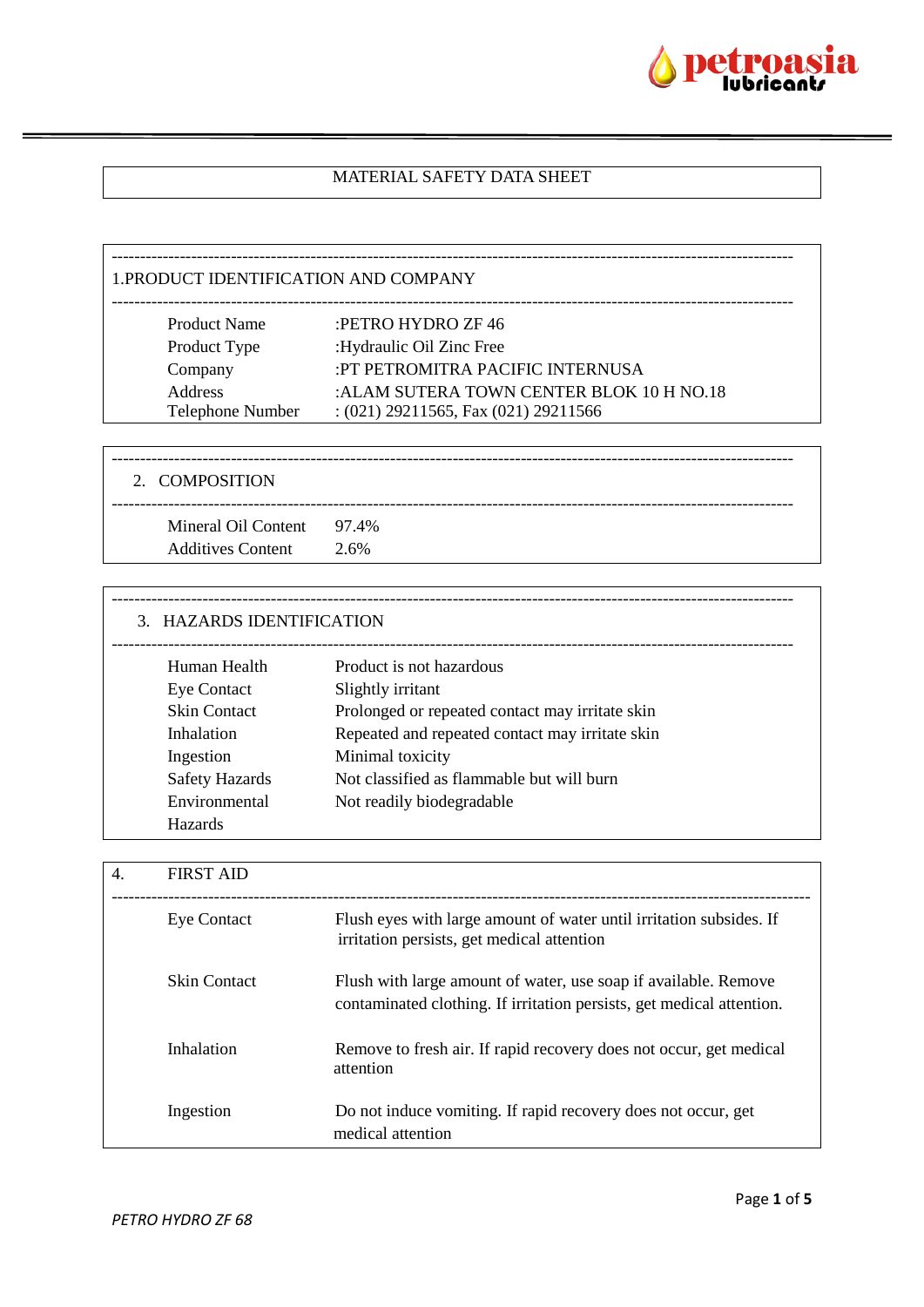

| 5. | <b>FIRE SAFETY</b>       |                                                                                                                                                                                                                  |
|----|--------------------------|------------------------------------------------------------------------------------------------------------------------------------------------------------------------------------------------------------------|
|    | <b>Flash Point</b>       | $>170^{\circ}$ C                                                                                                                                                                                                 |
|    | <b>Flammable Limits</b>  | LEL $1.0$                                                                                                                                                                                                        |
|    |                          | <b>UEL 6.0</b>                                                                                                                                                                                                   |
|    | <b>Autoignition Temp</b> | $>220$ °C                                                                                                                                                                                                        |
|    | Specific Hazards         | Not classified as flammable but will burn. Hazardous combustion<br>product may include carbon monoxide, oxides of sulphur, and<br>unidentified organic and inorganic compounds                                   |
|    | Fire Fighting            | Use dry chemical, foam or carbon dioxide to extinguish fire. Water<br>may cause splattering or frothing. Use water to cool and protect fire-<br>exposed material. Wear protective equipment during fire fighting |

### 6. ACCIDENTAL RELEASE MEASURES

--------------------------------------------------------------------------------------------------------------------------- Clean-up Procedures Stop the source of leak or realease and contain spill if possible. Cover spill with generous amount of inert absorbent material such as sand of earth Sweep up and remove to suitable,clearly marked containers for disposal in accordance with local regulations. Scrub contaminated area with detergent and water. Pick up liquid with additional absorbent material and dispose as above. Wear proper protective equipment during clean-up

| 7. | HANDLING AND STORAGE |                                                                                                                                                                                        |
|----|----------------------|----------------------------------------------------------------------------------------------------------------------------------------------------------------------------------------|
|    | <b>Handling</b>      | Handling temperatures should not exceed 70°C. Wear proper safety<br>protective equipment. Wash hands thoroughly after handling. Water<br>contamination and spillage should be avoided. |
|    | <b>Storage</b>       | Storage temperatures should be maintained between 0 to 50°C.<br>toxic fumes may be evolved from decomposition of<br>Odorous and<br>product if stored above the safe temperature.       |

| 8. | EXPOSURE CONTROL/PERSONAL PROTECTION |                                                                                                                                      |
|----|--------------------------------------|--------------------------------------------------------------------------------------------------------------------------------------|
|    | <b>Exposure Limits</b>               | Threshold Limit Values for oil mist is recommended to be controlled<br>at 5 mg/m <sup>3</sup> or lower for exposure of 8 hours daily |
|    | Ventilation                          | Use exhaust ventilation to keep below exposure limits                                                                                |
|    | Eye Protection                       | Wear safety glasses or face shields if splashing is likely to occur                                                                  |
|    | <b>Skin Protection</b>               | Avoid repeated and prolonged contact with product. Use oil resistant<br>gloves                                                       |
|    | Respiratory                          | Not normally required unless in confined                                                                                             |
|    | Protection                           |                                                                                                                                      |
|    | <b>Body Protection</b>               | Use proper protection equipment to avoid contact. Wear PVC apron i<br>if splashes are likely to occur                                |

.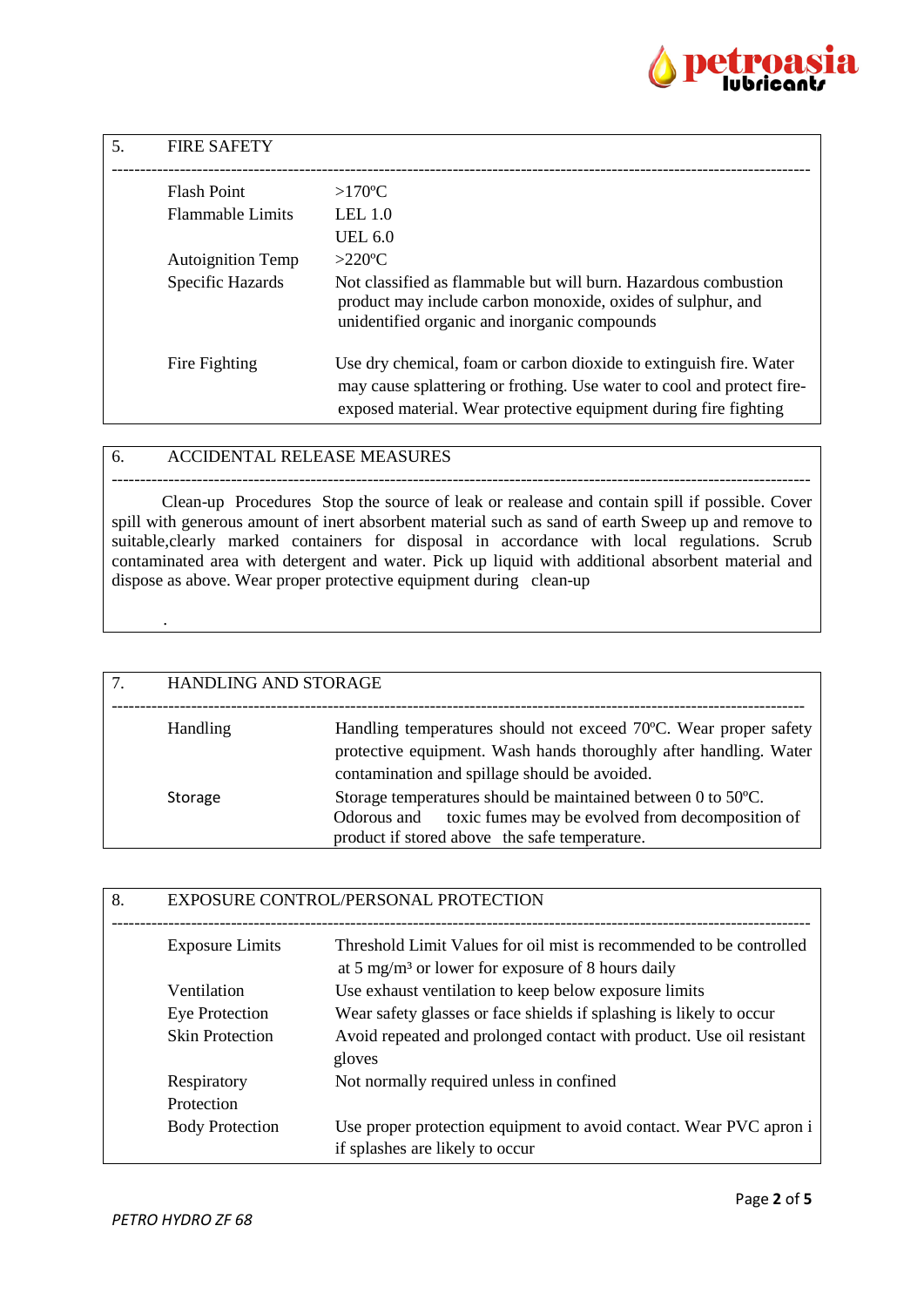

| <b>Physical State</b>        | Liquid                                       |
|------------------------------|----------------------------------------------|
| Colour                       | Clear & Bright                               |
| Odour                        | Characteristic mineral oil                   |
| <b>Vapour Pressure</b>       | $< 0.5$ Pa at 20 °C                          |
| Density                      | 0.885 g/cm <sup>3</sup> at 15 <sup>o</sup> C |
| Kinematic Viscosity $@$ 40°C | 15 cSt                                       |
| Kinematic Viscosity @ 100°C  | 8.47 cSt                                     |
| Pour Point                   | $-30$ °C                                     |
| <b>Flash Point</b>           | 236 °C                                       |
| pH of undiluted product      | Not available                                |
| Auto-ignition temperature    | $>200^{\circ}C$                              |
| Solubility in water          | Negligible                                   |

| 10. | STABILITY AND REACTIVITY |                                                                                 |
|-----|--------------------------|---------------------------------------------------------------------------------|
|     | Stability                | Product is stable under normal use conditions                                   |
|     | <b>Thermal</b>           | Carbon monoxide, carbon dioxide, oxides of sulphur and nitrogen                 |
|     | Decomposition            | organic and inorganic compound may evolve when subject to heat or<br>combustion |
|     | Hazardous                | Will not occur undeer normal conditions                                         |
|     | Polymerisation           |                                                                                 |
|     | Incompatible             | Strong oxidizing agents. Strong acids                                           |
|     | Materials                |                                                                                 |

 $\overline{1}$ 

 $\overline{\phantom{a}}$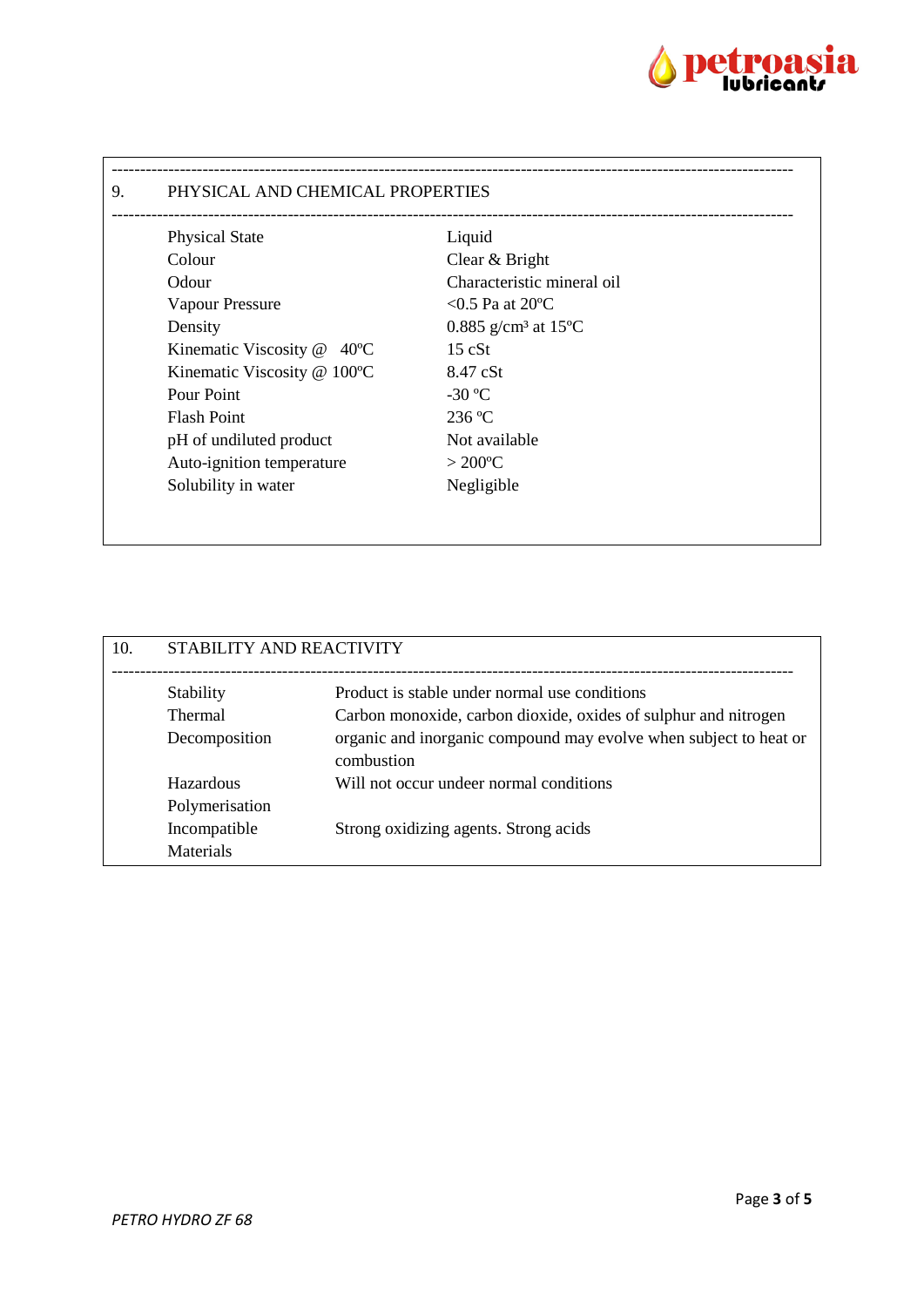

# 11. TOXICOLOGICAL INFORMATION

| <b>Basis</b>                    | No toxicological data is available for this product. Information is<br>provided based on the addtives, other components and base stock<br>used                           |
|---------------------------------|--------------------------------------------------------------------------------------------------------------------------------------------------------------------------|
| <b>Acute Exposure</b><br>- Oral | LD 50 expected to be above 2000 mg/kg.                                                                                                                                   |
| <b>Acute Exposure</b><br>- Skin | LD 50 expected to be above 2000 mg/kg.                                                                                                                                   |
| Inhaltion                       | Repeated or prolonged exposure to oil mists may cause irritation                                                                                                         |
| Eye Irritation                  | Slight irritant                                                                                                                                                          |
| Skin Irritation                 | Not a skin irritant unless repeated or prolonged contact                                                                                                                 |
| Respiratory                     | Slight irritant                                                                                                                                                          |
| Irritation                      |                                                                                                                                                                          |
| Carcinogenicity                 | No data to suggest that product is carcinogenic                                                                                                                          |
| Mutagenicity                    | No data to suggest that product is mutagenic                                                                                                                             |
| Other Information               | Brief contact with used oil is not expected to have serious effect in                                                                                                    |
|                                 | humans if he oil is removed thoroughly by washing with soap and<br>water                                                                                                 |
|                                 | Used engine oils may contain harmful impurities that have                                                                                                                |
|                                 | accumulate during use. The concentration of such impurities will                                                                                                         |
|                                 | depend on use and they present risks to health and the environment<br>on disposal. All used oils<br>should be handled with caution and skin<br>contact should be avoided |
|                                 |                                                                                                                                                                          |

| 12. | <b>ECOLOGICAL INFORMATION</b>         |                                                                                                                                                                                                      |
|-----|---------------------------------------|------------------------------------------------------------------------------------------------------------------------------------------------------------------------------------------------------|
|     | <b>Basis</b>                          | No ecological data is available for this product. Information is<br>provided base on the additives, other components and base stock<br>used.                                                         |
|     | Mobility                              | Liquid under most environmental conditions. Floats on water. It is<br>absorbeb by soil and will not be mobile                                                                                        |
|     | Persistance/                          | Not readily biodegradable. Major constituents are expected to be<br>inherently Degradability be inherently biodegradable, but the product<br>contains components that may persist in the environment |
|     | <b>Bioaccumulation</b><br>Ecotoxicity | Has the potential to bioaccumulate<br>Poor soluble mixture. Practically non-toxic to aquatic organisms.<br>May caused physical fouling of aquatic organisms                                          |